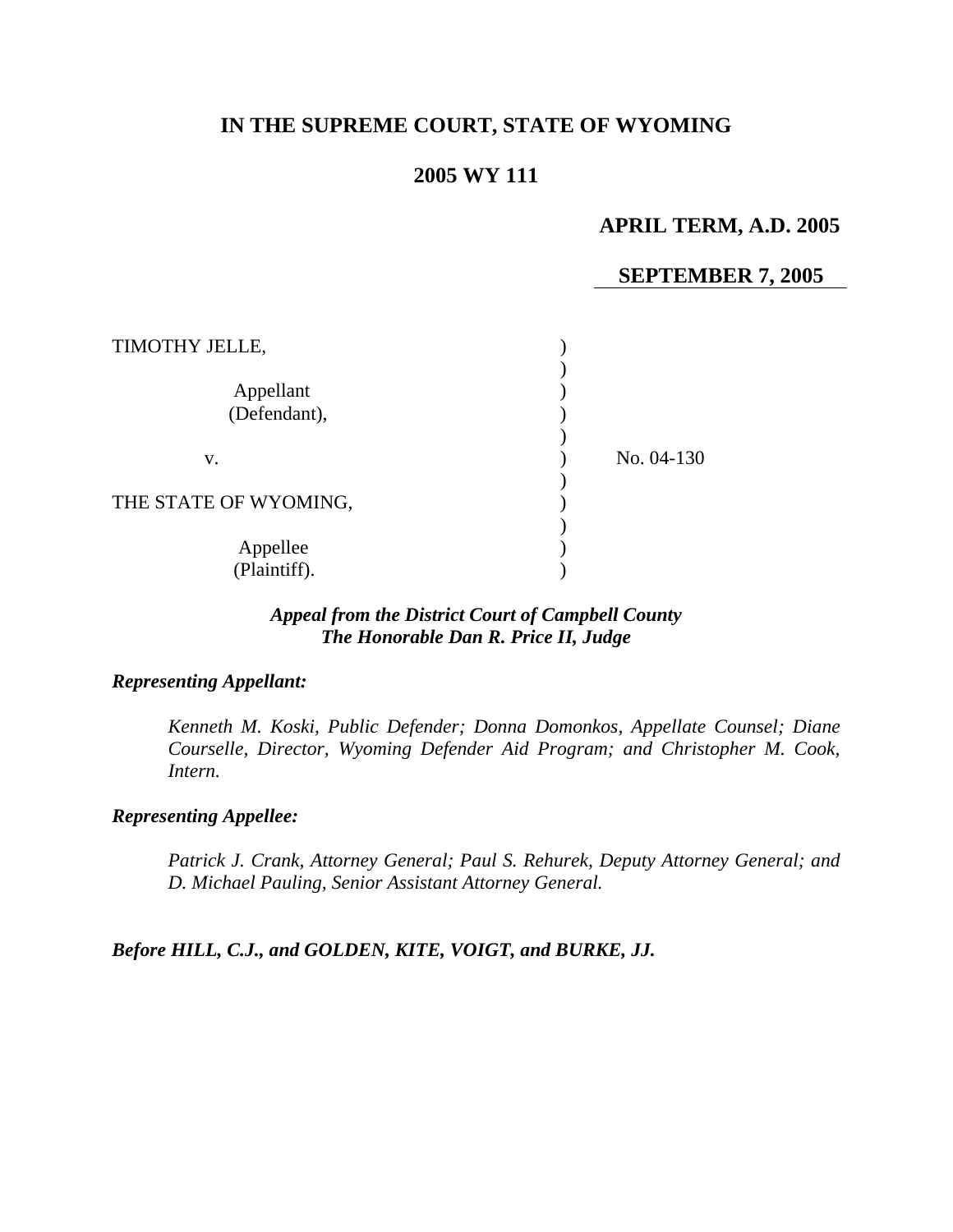## **VOIGT, Justice.**

[¶1] The appellant, Timothy Jelle, appeals the district court's denial of his motion to suppress statements he made to law enforcement officers. We affirm.

#### **ISSUES**

1. Was the appellant in custody when he was interrogated by law enforcement officers?

2. Were the appellant's statements to law enforcement officers voluntarily made?

## **FACTS**

[¶2] The appellant entered a conditional guilty plea to felony delivery of a controlled substance. He reserved his right to appeal the district court's denial of his motion to suppress statements he made to law enforcement officers. $<sup>1</sup>$  $<sup>1</sup>$  $<sup>1</sup>$  That motion alleged only that the appellant</sup> was subjected to custodial interrogation without first having been advised of his constitutional rights pursuant to *Miranda v. Arizona,* 384 U.S. 436, 86 S.Ct. 1602, 16 L.Ed.2d 694 (1966). In a supporting memorandum and during the motion hearing, however, the appellant also claimed that his statements were not voluntary, and the motion was treated as if it included that allegation.

[¶3] The underlying facts of the case were developed at the motion hearing through the testimony of three police officers and the appellant. On January 3, 2002, Michael Dimmick was transported by ambulance from his residence on South Gillette Avenue in Gillette, to the local hospital. Dimmick was unresponsive and in critical condition. He died around noon on that same day. Investigating officers were informed that Dimmick had become ill after consuming psilocybin mushrooms the previous evening, and that the appellant was the source of those mushrooms.<sup>[2](#page-1-1)</sup>

[¶4] The investigating officers responding to Dimmick's residence learned that he and others had ingested psilocybin mushrooms during a party or gathering at a nearby residence on Cottonwood Lane. Detective Sergeant Rozier and Detective Clark went to that location in an unmarked police vehicle. They watched the residence from a distance as they discussed their options and waited for a search warrant. At about 12:40 p.m., a young man later

<span id="page-1-0"></span><sup>&</sup>lt;sup>1</sup> W.R.Cr.P. 11(a)(2) states:

Conditional Pleas. – With the approval of the court and the consent of the attorney for the state, a defendant may enter a conditional plea of guilty or nolo contendere, reserving in writing the right, on appeal from the judgment, to seek review of the adverse determination of any specified pretrial motion. A defendant who prevails on appeal shall be allowed to withdraw the plea.

<span id="page-1-1"></span><sup>&</sup>lt;sup>2</sup> Psilocybin is a controlled hallucinogenic substance. Wyo. Stat. Ann. § 35-7-1014(d)(xix) (LexisNexis 2005).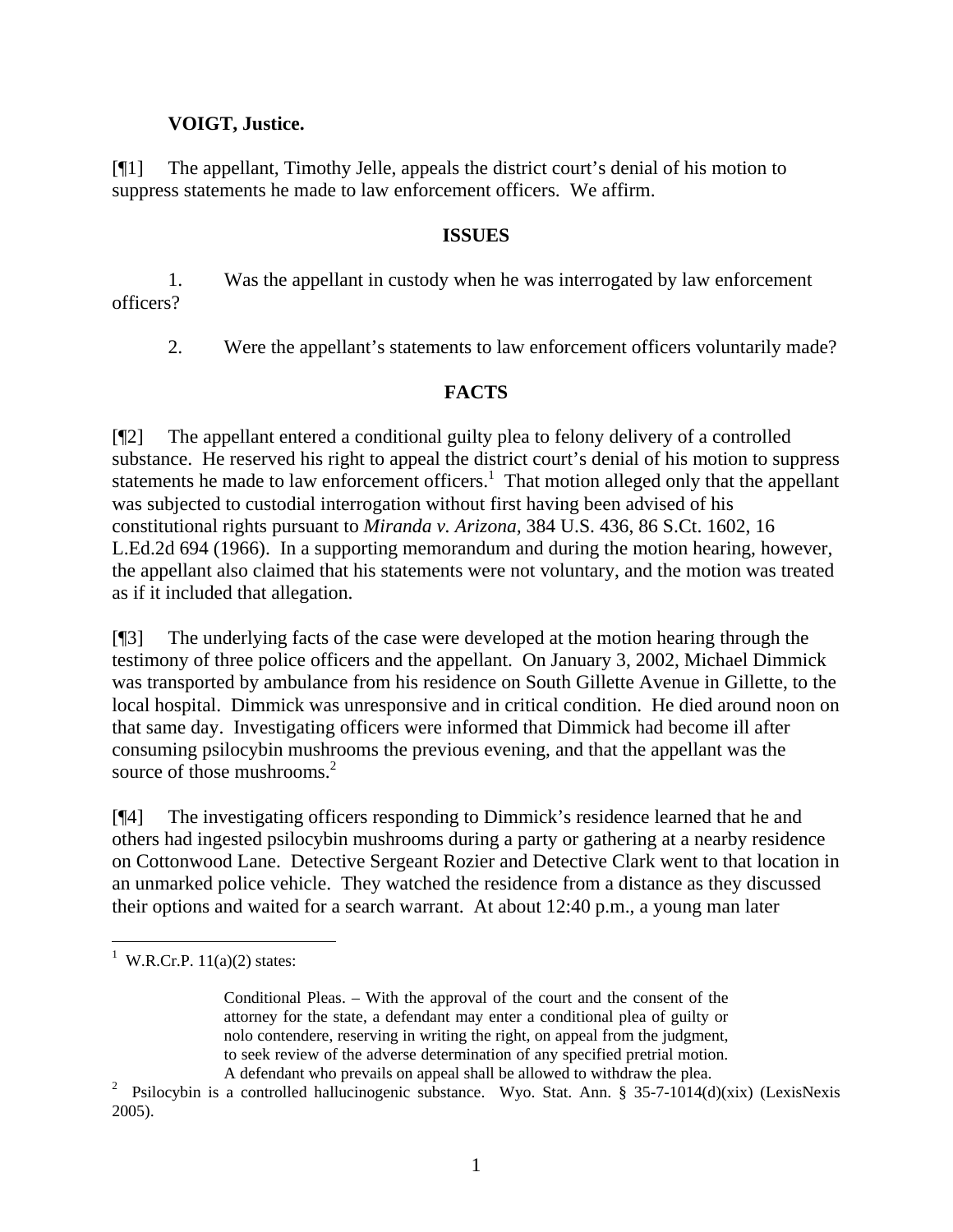identified as the appellant drove up and entered the residence. The two detectives then walked to the front of the house and knocked on the door. They were greeted by a woman named Vicky Abril, who angrily shouted at them for awakening her and demanded that they leave. They did so, returning to their police car.

[¶5] Soon thereafter, two more unmarked police cars arrived, driven by Detectives Boisvert and Wells. The four detectives were discussing the situation when the appellant left the residence, got back in his car, and began to drive away. Detectives Boisvert and Clark got into one police car and followed the appellant into the alley. Detectives Rozier and Wells got into another police car and started down the alley from the opposite direction. The appellant stopped his vehicle in response to Detective Boisvert having activated the flashing grill lights in his vehicle.

[¶6] Detective Clark testified that he walked up to the appellant's car door, identified himself as a police officer, and told the appellant that the officers were trying to find out what had happened at the Cottonwood Lane residence the night before. $3$  Detective Clark testified that he told the appellant he was not under arrest and he did not have to talk to them if he did not want to do so. Detective Boisvert then walked up while Detective Clark began to question the appellant. After a few minutes, Detective Clark left the conversation to speak with Detective Rozier, who had remained in the other police car with Detective Wells.

[¶7] Detective Boisvert testified that the appellant was sitting in his vehicle for the first minute of the conversation, but got out upon Detective Clark's request. When Detective Clark left to speak to Detective Rozier, Detective Boisvert took over questioning the appellant. The appellant admitted being at the Cottonwood Lane residence the night before, but denied that there were any "narcotics" there.<sup>[4](#page-2-1)</sup> He also admitted that he "might have" smoked marijuana with Dimmick "at some point," but had not "done anything stronger." In response to Detective Boisvert's statement that others who were present the night before had identified him as the source of the psilocybin mushrooms, the appellant claimed that he had not provided the mushrooms and "wouldn't know where to get it." Detective Boisvert then asked the appellant if he had any "narcotics" on his person or in his vehicle. The appellant replied that he did not, and consented to Detective Boisvert's search of both. No controlled substances were found.<sup>5</sup>

[¶8] Detective Wells testified that, when she saw Detective Boisvert begin to search the car, she "walked up there to make sure that there were two officers there." She introduced herself to the appellant as a police officer and asked if he would talk to her about what had

<span id="page-2-0"></span><sup>&</sup>lt;sup>3</sup> None of the detectives were wearing police uniforms, but were in "street clothes."

<span id="page-2-1"></span><sup>&</sup>lt;sup>4</sup> The appellant contends in his appellate brief that psilocybin is not technically a "narcotic drug" as that term is defined by statute. *See* Wyo. Stat. Ann. § 35-7-1002(a)(xv) (LexisNexis 2001). The implication is that he was not lying by denying the presence of "narcotics." While that may be true, we do not find it material to resolution of the issues before this Court.

<span id="page-2-2"></span><sup>&</sup>lt;sup>5</sup> Detective Boisvert testified that his purpose in searching the appellant and his vehicle was to make sure no controlled substances were being taken from the Cottonwood Lane house before a search warrant could be obtained.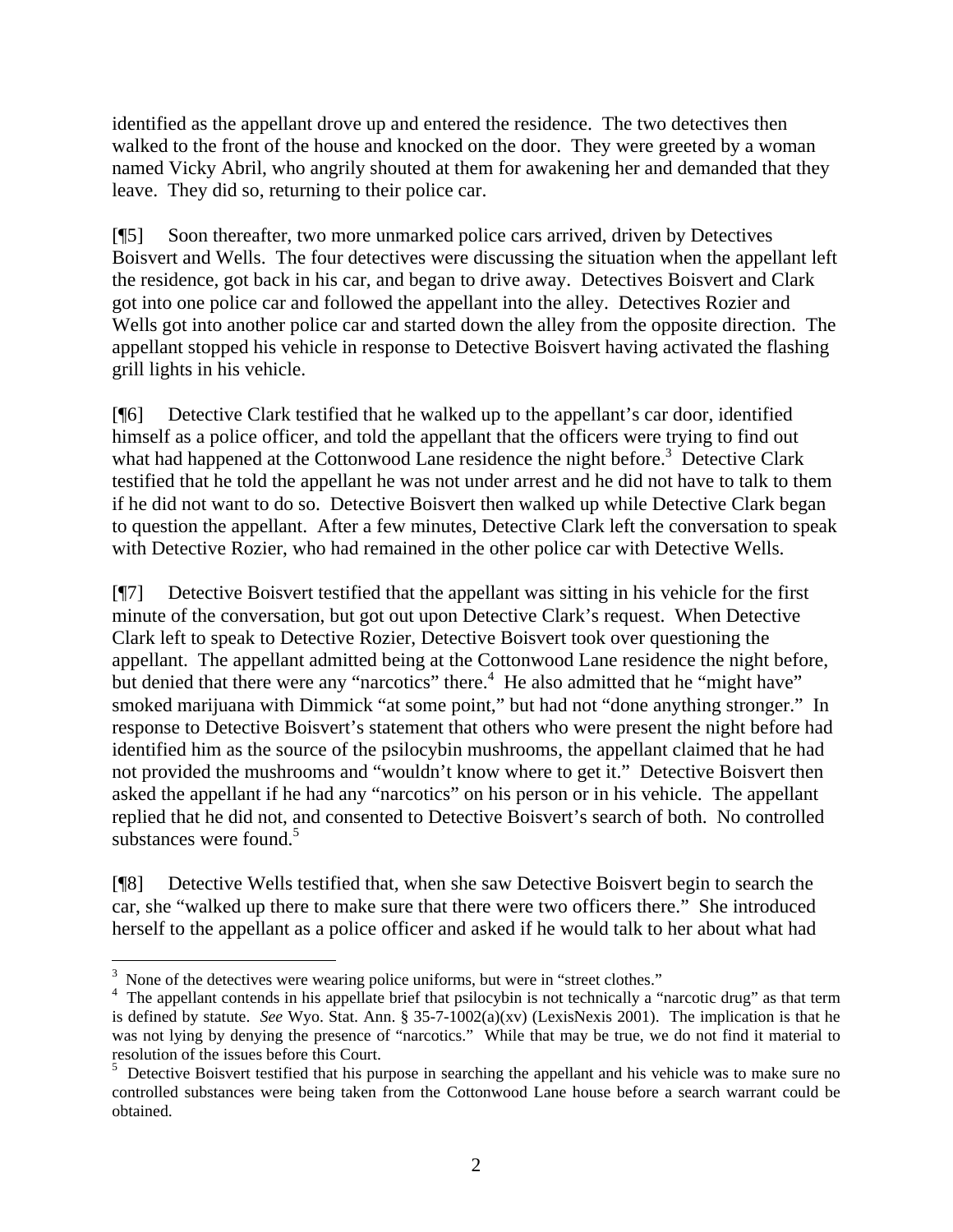happened the night before. He agreed. During their conversation, Detective Boisvert was searching the appellant's car and the other two detectives were in one of the police vehicles.

[¶9] Upon the appellant once again denying that he brought the mushrooms to the Cottonwood Lane residence, Detective Wells told him that he "needed to look at the big picture." She then explained to him that others who had ingested the mushrooms might also be harmed, and they needed to find out if the mushrooms had caused Dimmick's death.<sup>[6](#page-3-0)</sup> The appellant then became emotional and admitted that he had supplied the mushrooms. He began to cry and said that he felt responsible for Dimmick's death.

[¶10] Detective Wells testified that she probably concluded their discussion by lecturing the appellant about his drug use, and that she patted him on the back to console him. As Detective Boisvert concluded the search of the vehicle, Detective Wells asked the appellant to give her a written statement, which he did, writing it on the trunk of the car.<sup>[7](#page-3-1)</sup> Detective Wells then told the appellant that an autopsy would be done on Dimmick's body to determine the cause of death, and that he could be charged with delivery of a controlled substance. The appellant then drove away, which he was able to do without either of the police cars having to be moved.

[¶11] The appellant's brief testimony at the motion hearing differed from that of the detectives. In particular, he testified that, not only did the detectives not volunteer a statement that he was free to go and need not answer their questions, they said instead, when he asked each of them in turn, that he could not leave "until [we] are done asking questions." He also testified that he did not feel as though he was free to leave until after Detective Wells told him he could leave, after he gave the written statement. All who testified agreed that the entire encounter lasted thirty minutes or less.

[¶12] In the decision letter supporting the district court's denial of the motion to suppress, the district court reviewed the above facts and then set forth three conclusions of law: (1) the officers had made a proper investigatory stop of the appellant; (2) the appellant was not in custody; and (3) the appellant's statements, including the written statement, were voluntarily made.

## **STANDARD OF REVIEW**

[¶13] Our standard for reviewing the denial of a motion to suppress has been reiterated many times:

 $\overline{a}$ 

<span id="page-3-0"></span><sup>&</sup>lt;sup>6</sup> The appellant had learned of Dimmick's death while he was briefly in the Cottonwood Lane house just before the officers contacted him. 7

<span id="page-3-1"></span>The written statement was admitted into evidence at the motion hearing and is contained in the record on appeal. It reads as follows: "At about 9:00 pm I brought some mushrooms over to the Wright's house. Seth and Mike said they would try them with me, now Mike is dead. Tim Jelle"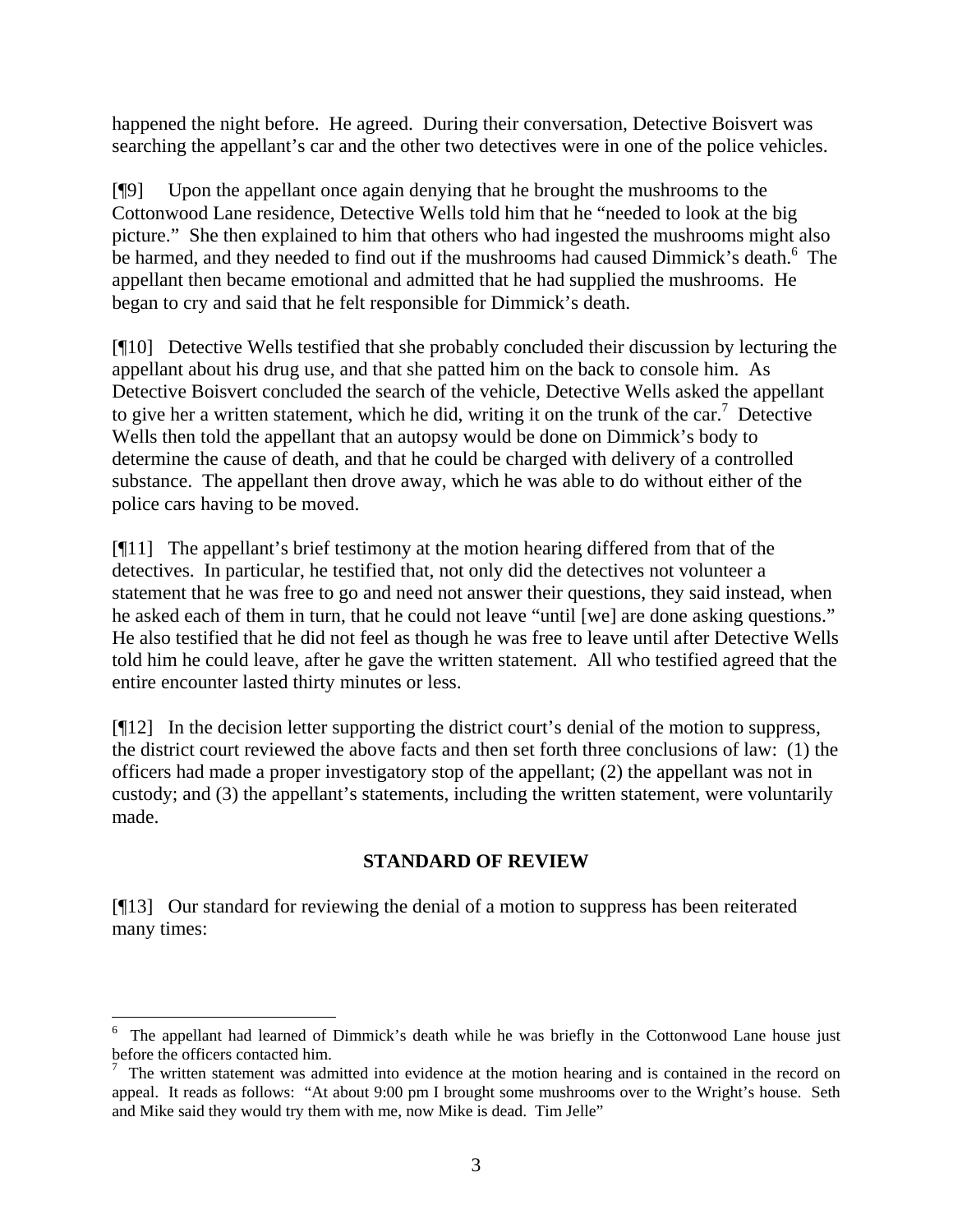"Findings of factual issues made by the district court considering a motion to suppress are not disturbed on appeal unless they are clearly erroneous. *Wilson v. State,* 874 P.2d 215, 218 (Wyo.1994). Since the district court conducts the hearing on the motion to suppress and has the opportunity to assess the credibility of the witnesses, weigh the evidence, and make the necessary inferences, deductions, and conclusions, evidence is viewed in the light most favorable to the district court's determination. *Id.* [I]ssue[s] of law . . . [are] reviewed de novo. *Id., Brown v. State,* 944 P.2d 1168, 1170-71 (Wyo.1997)."

*Mackrill v. State,* 2004 WY 129, ¶ 12, 100 P.3d 361, 364 (Wyo. 2004) (*quoting McChesney v. State,* 988 P.2d 1071, 1074 (Wyo. 1999)). *See also Vassar v. State,* 2004 WY 125, ¶ 12, 99 P.3d 987, 992 (Wyo. 2004) and *Grant v. State,* 2004 WY 45, ¶ 10, 88 P.3d 1016, 1018 (Wyo. 2004).

[¶14] This standard includes application of the following law to the issue of *Miranda* and custodial interrogation:

> Statements made by a suspect during custodial interrogation are admissible into evidence, providing certain advisements are made. *Miranda v. Arizona,* 384 U.S. 436, 444, 86 S.Ct. 1602, 16 L.Ed.2d 694 (1966). Statements made during custodial interrogation must be excluded upon a showing that the defendant was not advised of his *Miranda* rights. *Dickerson v. United States,* 530 U.S. 428, 434, 120 S.Ct. 2326, 147 L.Ed.2d 405 (2000), *cert. denied,* 535 U.S. 1106, 122 S.Ct. 2315, 152 L.Ed.2d 1069 (2002). In *Dickerson,* 530 U.S. at 435, 120 S.Ct. 2326, the United States Supreme Court stated:

> > "Accordingly, we laid down 'concrete constitutional guidelines for law enforcement agencies and courts to follow.' . . . Those guidelines established that the admissibility in evidence of any statement given during custodial interrogation of a suspect would depend on whether the police provided the suspect with four warnings. These warnings (which have come to be known colloquially as '*Miranda* rights') are: a suspect 'has the right to remain silent, that anything he says can be used against him in a court of law, that he has the right to the presence of an attorney, and that if he cannot afford an attorney one will be appointed for him prior to any questioning if he so desires.'"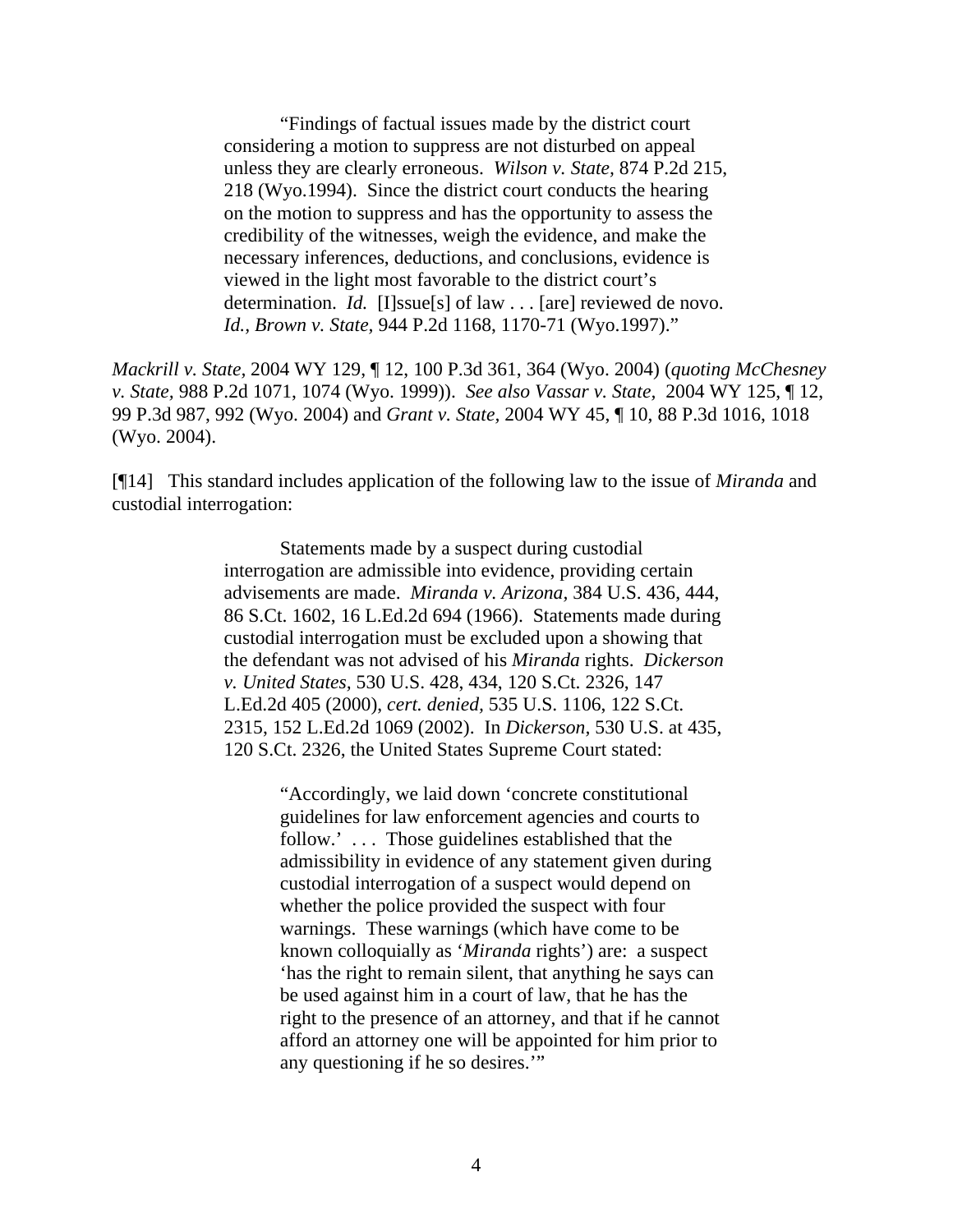Custodial interrogation means "questioning initiated by law enforcement officers after a person has been taken into custody or otherwise deprived of his freedom of action in any significant way." *Miranda,* 384 U.S. at 444, 86 S.Ct. 1602. *See also Glass v. State,* 853 P.2d 972, 976 (Wyo.1993) and *Wunder v. State,*  705 P.2d 333, 334 (Wyo.1985). Neither general on-the-scene questioning as to facts surrounding a crime nor statements volunteered freely without compelling influences are considered to fall within this definition. *Miranda,* 384 U.S. at 477-78, 86 S.Ct. 1602.

The totality of the circumstances must be considered in determining whether a suspect is in custody when questioned. In *Beckwith v. United States,* 425 U.S. 341, 347, 96 S.Ct. 1612, 48 L.Ed.2d 1 (1976), the United States Supreme Court rejected the notion that a person who is the "focus" of a criminal investigation is, by that fact, "in custody." The United States Supreme Court made clear that "*Miranda* implicitly defined 'focus,' for its purposes, as 'questioning initiated by law enforcement officers *after* a person has been taken into custody or otherwise deprived of his freedom of action in any significant way.'" *Id.* at 347, 96 S.Ct. 1612 (*quoting Miranda*, 384 U.S. at 444, 86 S.Ct. 1602) (emphasis in original). The proper inquiry is to ask "whether a reasonable man in Appellant's position would have considered himself to be in police custody." *Glass,*  853 P.2d at 976.

Several factors are relevant to be considered in determining whether a restraint is "custodial" for *Miranda*  purposes. Among these are: (1) whether a suspect is questioned in familiar or neutral surroundings; (2) the number of police officers present; (3) the degree of physical restraint and whether it is comparable to those associated with a formal arrest; and (4) the duration and character of the interrogation. *See* 2 Wayne R. LaFave, Jerold H. Israel and Nancy J. King, *Criminal Procedure* § 6.6(c) at 527 (2nd ed.1999); *see also Wunder,* 705 P.2d at 335. The nature of the interrogator, the nature of the suspect, the time and place of the interrogation, the progress of the investigation at the time of the interrogation, whether the suspect is informed that his detention would not be temporary, and the elapsed amount of time between questioning and the arrest may be important factors as well. *Wunder,* 705 P.2d at 335; J.F. Ghent, Annotation, *What Constitutes "Custodial Interrogation" Within Rule of Miranda v. Arizona Requiring that Suspect be Informed of His Federal Constitutional Rights Before Custodial*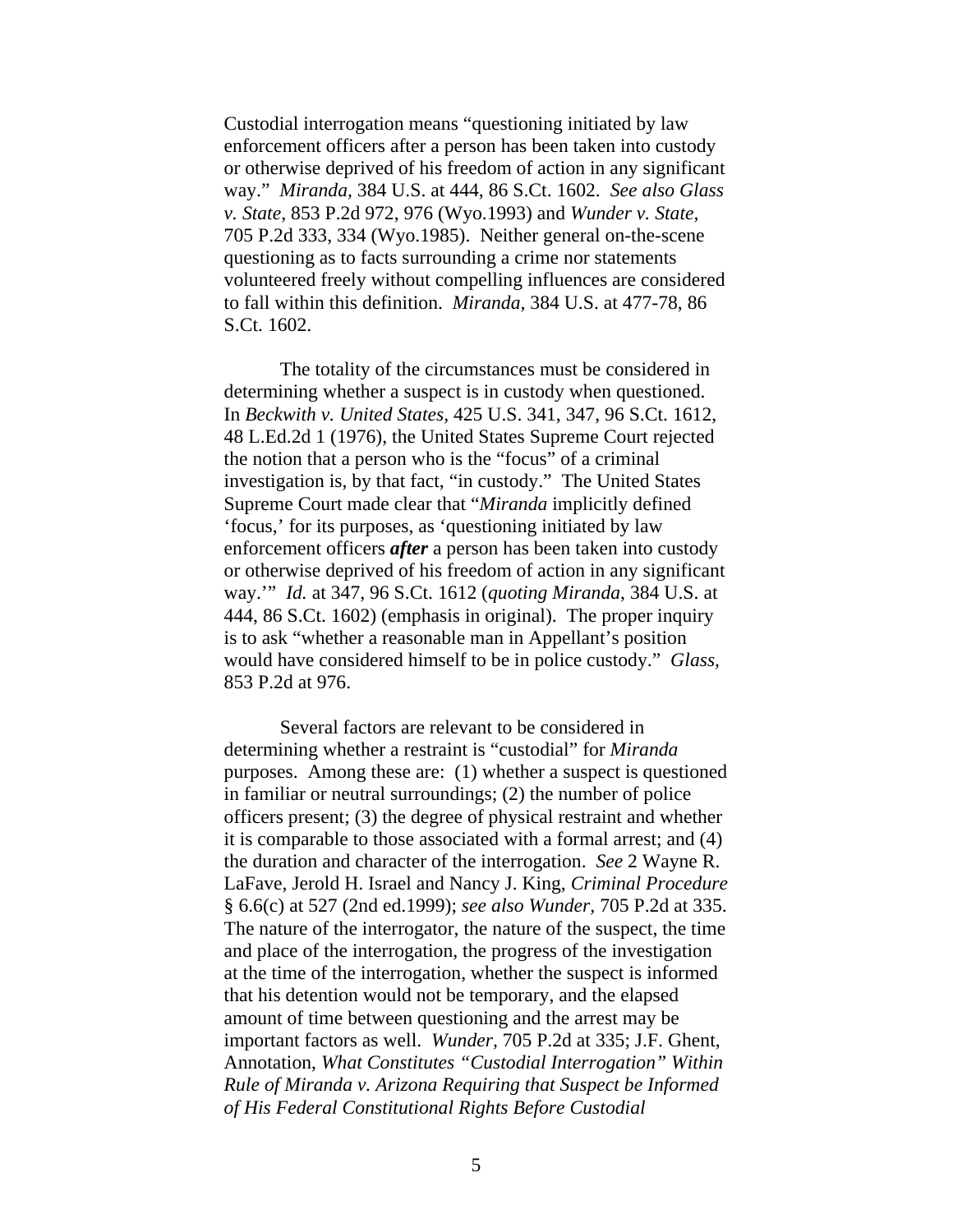*Interrogation,* 31 A.L.R.3d 565 (1970). No one factor alone will necessarily establish custody for *Miranda* purposes, and not all factors will be relevant to a given case.

*Gunn v. State,* 2003 WY 24, ¶¶ 7-10, 64 P.3d 716, 719-20 (Wyo. 2003).

[¶15] A determination that a defendant was subject to custodial interrogation for purposes of *Miranda* does not answer the separate question of whether any statements given were given voluntarily. Our standard for reviewing the district court's ruling on the latter issue emulates our general standard for the review of rulings on motions to suppress evidence:

> "A trial court's ruling on a defendant's motion to suppress a statement on the grounds that it was involuntary, is reviewed de novo. In conducting such a review, we defer to the trial court's findings of fact unless those findings are clearly erroneous. This Court considers all the evidence in the light most favorable to the trial court's determination because the trial court has the opportunity to hear the evidence and to assess the credibility of witnesses. The Fifth and Fourteenth Amendments to the United States Constitution, and Wyoming Constitution Article 1, §§ 6 and 11, require that confessions be voluntary. A statement that is obtained by coercion is not trustworthy and may not be used at trial against the person who made it. A defendant is deprived of the right to due process of law if an involuntary statement is admitted at his trial. A statement is considered to be voluntary if the defendant of his own free and deliberate choice, and not because of intimidation, coercion or deception, makes it. The prosecution has the burden to prove, by a preponderance of the evidence, that a defendant's statement is voluntary. *Edwards v. State,* 973 P.2d 41, 48 (Wyo.1999)."

*Gordon v. State,* 2004 WY 105, ¶ 13, 97 P.3d 64, 68 (Wyo. 2004) (*quoting Hannon v. State,*  2004 WY 8, ¶ 12, 84 P.3d 320, 328 (Wyo. 2004)). *See also Gunn,* 2003 WY 24, ¶ 5, 64 P.3d at 719 (voluntariness is a question of law reviewed *de novo*). We have identified the following factors that trial courts may consider in determining whether a statement was made voluntarily:

> "'[T]he atmosphere and events surrounding the elicitation of the statement, such as the use of violence, threats, promises, improper influence or official misconduct, the conduct of the defendant before and during the interrogation and the defendant's mental condition at the time the statement is made[,] . . . whether the defendant was in custody or was free to leave and was aware of the situation; whether *Miranda* warnings were given prior to any interrogation and whether the defendant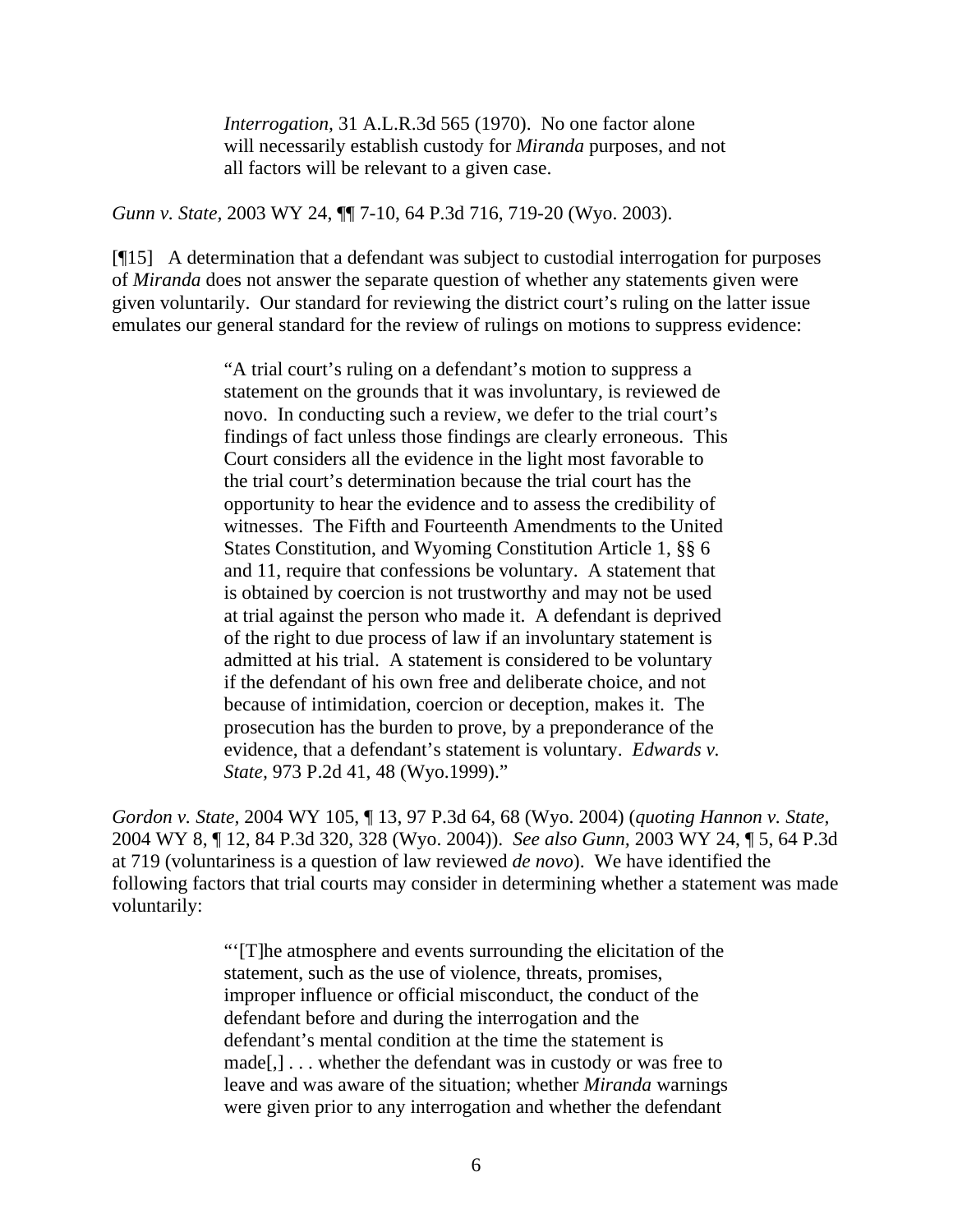understood and waived *Miranda* rights; whether the defendant had the opportunity to confer with counsel or anyone else prior to the interrogation; whether the challenged statement was made during the course of an interrogation or instead was volunteered; whether any overt or implied threat or promise was directed to the defendant; the method and style employed by the interrogator in questioning the defendant and the length and place of the interrogation; and the defendant's mental and physical condition immediately prior to and during the interrogation, as well as educational background, employment status, and prior experience with law enforcement and the criminal justice system.'"

*Gunn,* 2003 WY 24, ¶ 12, 64 P.3d at 716 (*quoting Simmers v. State,* 943 P.2d 1189, 1195-96 (Wyo. 1997); *State v. Evans*, 944 P.2d 1120, 1125-26 (Wyo. 1997); *People v. Gennings*, 808 P.2d 839, 845 (Colo. 1991); and *People v. Pearson*, 725 P.2d 782, 783 (Colo. 1986)).

#### **DISCUSSION**

[¶16] The State makes no argument that the questioning of the appellant was anything other than interrogation as contemplated by *Miranda.* That leaves as the relevant issue the question of whether the appellant was in custody during that interrogation. Under the legal standards set forth above, the question of whether a defendant is in custody is answered by looking to the "totality of the circumstances." That is the same standard, of course, for determining whether a statement was made voluntarily. In its decision letter, the district court went through that process by summarizing the testimony from the hearing, and then concluding both that the appellant was not in custody and that his statements were made voluntarily. Those are the conclusions that we now review *de novo.* 

[¶17] The district court emphasized certain facts in concluding that the appellant was not in custody and that his statements were voluntarily made. First, the appellant's car was not "blocked in" by the detectives' cars and he was able to drive away at the end of the encounter. Second, the appellant was informed that he was not under arrest and that he did not have to talk to the officers.<sup>[8](#page-7-0)</sup> Third, the detectives were in plain clothes and immediately identified themselves as police officers. Fourth, the entire encounter lasted less than thirty minutes. Fifth, there were no threats, raised voices, or weapons drawn. Sixth, the appellant was not arrested or restrained. And seventh, Detective Wells was forthright in telling the appellant he could be charged with a crime.

 $\overline{a}$ 

<span id="page-7-0"></span><sup>&</sup>lt;sup>8</sup> Without saying so directly, the district court clearly resolved any credibility contest against the appellant and in favor of the detectives. The appellant testified that he was not told that he was free to go or that he did not have to talk to the officers. There is nothing in the record to suggest that the district court's credibility finding was clearly erroneous.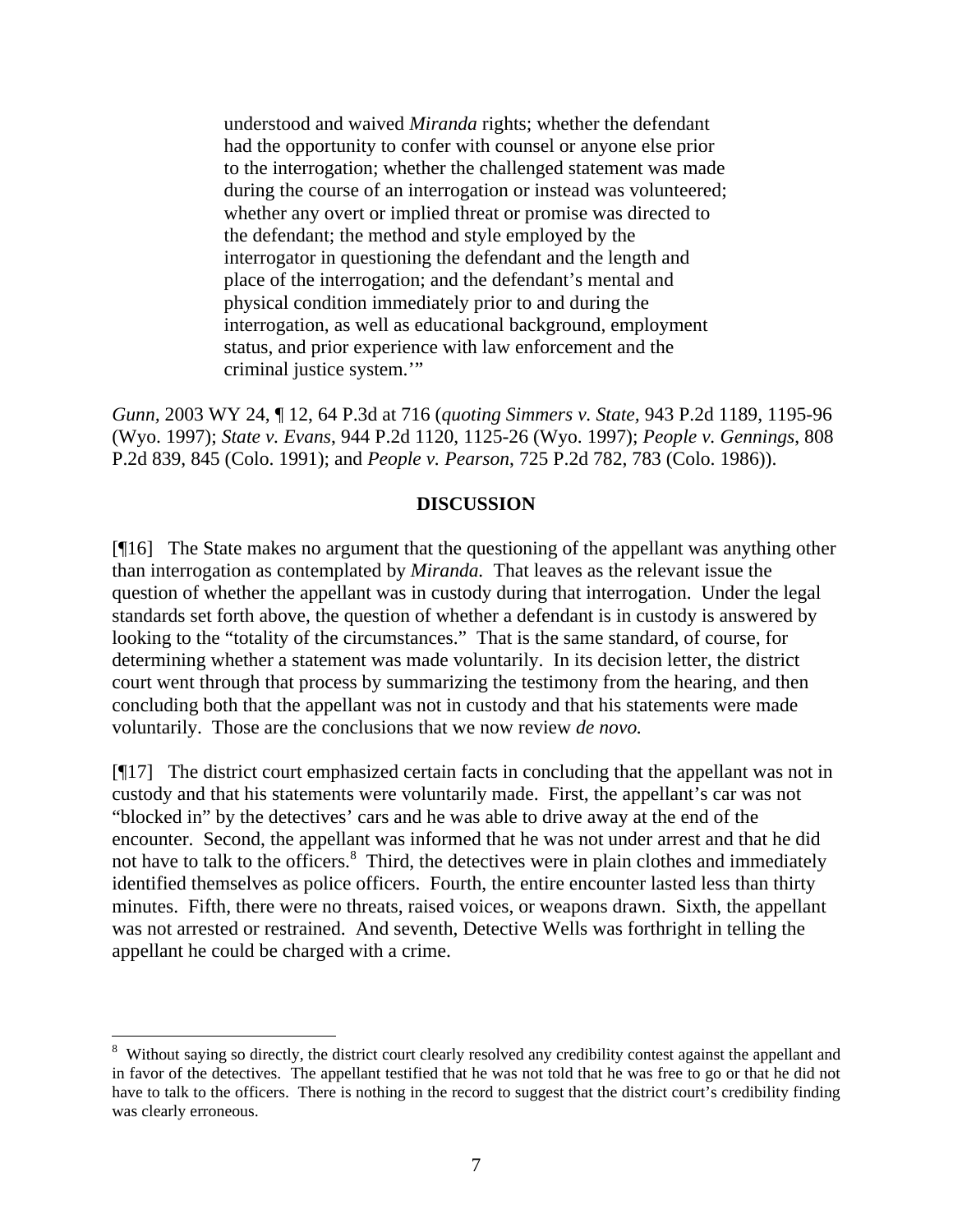[¶18] These findings by the district court are supported by evidence in the record and are, in our view, sufficient basis for the district court's conclusions. Other facts contained in the motion hearing testimony provide additional reasons for denial of the motion: (1) the encounter occurred in neutral territory, in an area where the appellant had been before and with which he was familiar; (2) the appellant only noticed three officers at the scene, and at no time did the officers use "mass presence" to intimidate the appellant; (3) no team or tandem interrogation took place; and (4) the questioning occurred in a public place in broad daylight. We conclude that the State met its burden of proving by a preponderance of the evidence that the appellant was not in custody and that his statements were voluntarily made.<sup>[9](#page-8-0)</sup>

[¶19] There is one more matter we must discuss. As mentioned above, the motion to suppress mentioned only an alleged *Miranda* violation, but the supporting memorandum and argument at the hearing also raised the question of the voluntariness of the appellant's statements to law enforcement. In addition, the appellant also contended in the memorandum that the initial stop of his vehicle was not valid. Indeed, the district court addressed this issue before reaching its conclusions on the custody and voluntariness issues. Apparently, the appellant has abandoned this issue on appeal, inasmuch as he states in his appellate brief that, by concluding that the initial stop was reasonable, the district court "answered the wrong question." Nevertheless, because the issue was raised to some extent below, we will briefly comment upon it.

[¶20] The district court concluded that Detective Boisvert's stopping of the appellant's vehicle was a second-tier investigatory stop under the following recognized construct:

> In determining whether encounters between police and citizens are constitutionally valid, we have classified these encounters into three categories or tiers.

> > "[1] The most intrusive encounter, an arrest, requires justification by probable cause to believe that a person has committed or is committing a crime. [2] The investigatory stop represents a seizure which invokes Fourth Amendment safeguards, but, by its less intrusive

<span id="page-8-0"></span><sup>9</sup> The appellant was seventeen years old at the time, but nothing has been made of this "age factor." Neither has the appellant attempted to overcome the record evidence of voluntariness with any evidence of a mental condition, or lack of maturity, or other factor that could have affected voluntariness. *See Gunn,* 2003 WY 24, ¶ 11, 64 P.3d at 720-21 (*quoting Lewis v. State*, 2002 WY 92, ¶ 18, 48 P.3d 1063, 1068 (Wyo. 2002)) (once the State has met its burden, a defendant may be required to present evidence demonstrating involuntariness). *But see also Yarborough v. Alvarado,* 541 U.S. 652, 667, 124 S.Ct. 2140, 2151, 158 L.Ed.2d 938 (2004) (custody test for *Miranda* purposes is an objective test under which the suspect's age and experience are not relevant factors). While both questions—whether a defendant was in custody for *Miranda* purposes, and whether his statements were voluntarily made—are answered by looking to the totality of the circumstances, voluntariness, unlike custody, is not limited to an objective test. When voluntariness is at issue, we look to the "nature of the defendant." *See CSC v. State*, 2005 WY 106, ¶¶ 28-35, \_\_\_ P.3d \_\_\_, \_\_\_ (Wyo. 2005) (No. C-04-12, published 8/30/05) and *Hannon*, 2004 WY 8, ¶ 51, 84 P.3d at 340.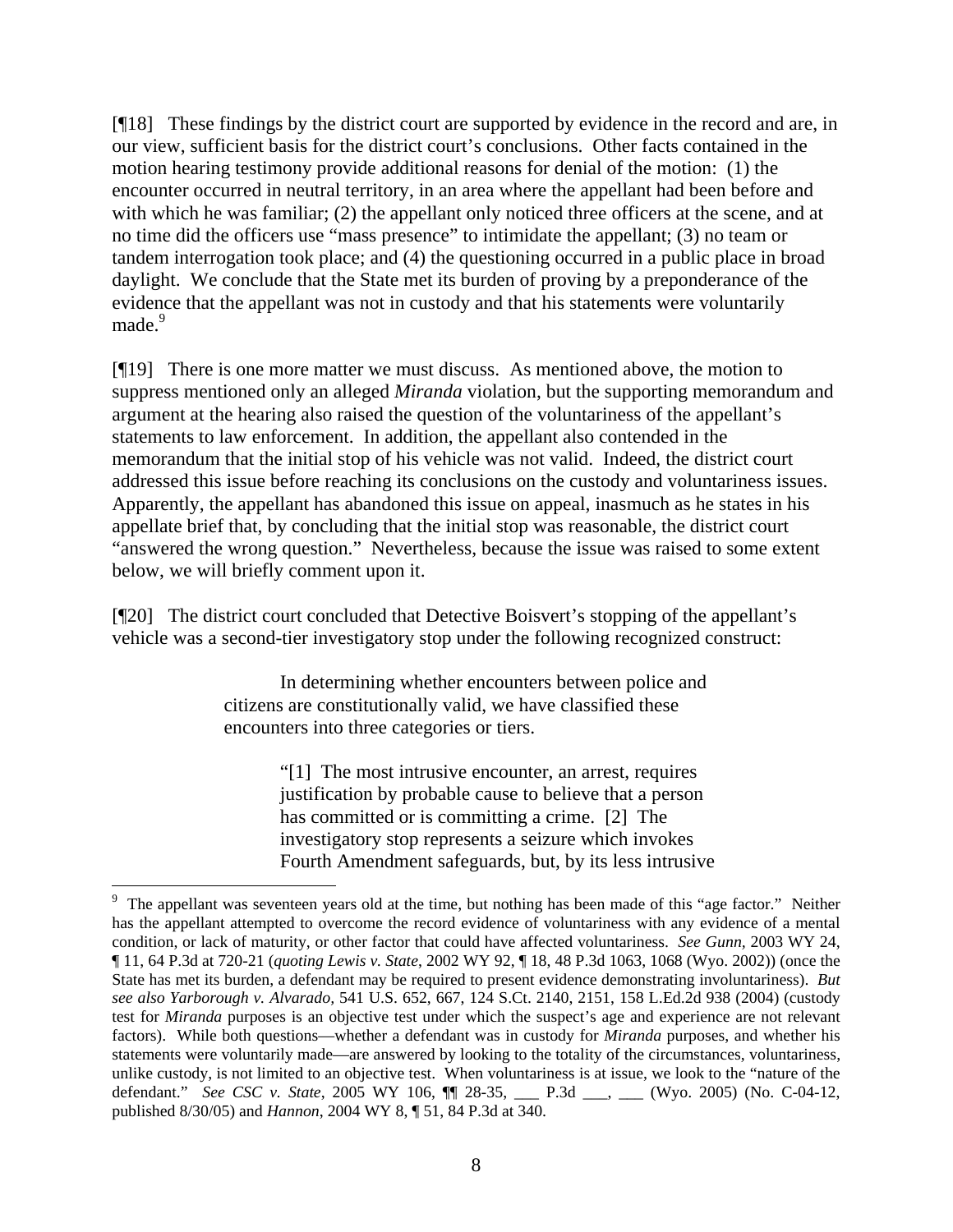character, requires only the presence of specific and articulable facts and rational inferences which give rise to a reasonable suspicion that a person has committed or may be committing a crime. [3] The least intrusive police-citizen contact, a consensual encounter, involves no restraint of liberty and elicits the citizen's voluntary cooperation with non-coercive questioning."

*McChesney,* 988 P.2d at 1074 (*quoting Wilson v. State,* 874 P.2d 215, 220 (Wyo. 1994)); *see also Innis v. State,* 2003 WY 66, ¶ 16, 69 P.3d 413, 419 (Wyo. 2003). The appellant does not suggest that the encounter was anything other than an investigatory stop; instead, he alleges that the stop did not meet the following test for constitutional validity in such a circumstance:

> *Terry v. Ohio,* 392 U.S. 1, 88 S.Ct. 1868, 20 L.Ed.2d 889 (1968) and its progeny establish that law enforcement officers may stop and temporarily detain citizens short of arrest if the officer has a reasonable suspicion that a person has committed or may be committing a crime.

*McChesney,* 988 P.2d at 1075 (*citing Wilson,* 874 P.2d at 220). In turn, whether "reasonable suspicion" exists is determined as follows:

> In order to establish the reasonable suspicion necessary to justify a second tier *Terry* or investigatory stop, "the police officer must be able to point to specific and articulable facts which, taken together with rational inferences [drawn] from those facts, reasonably warrant that intrusion." *Olson v. State,*  698 P.2d 107, 109 (Wyo.1985) (quoting *Terry v. Ohio,* 392 U.S. at 21, 88 S.Ct. at 1880); *Wilson v. State,* 874 P.2d at 220.

> > "Reasonable suspicion, like probable cause, is dependent upon both the content of information possessed by police and its degree of reliability. Both factors—quantity and quality—are considered in the 'totality of the circumstances—the whole picture,' *United States v. Cortez,* 449 U.S. 411, 417, 101 S.Ct. 690, 695, 66 L.Ed.2d 621 (1981), that must be taken into account when evaluating whether there is reasonable suspicion."

*McChesney*, 988 P.2d at 1075. We have previously recognized that it is difficult precisely to articulate what "reasonable suspicion" and "probable cause" mean, but we have also distinguished between them as follows: